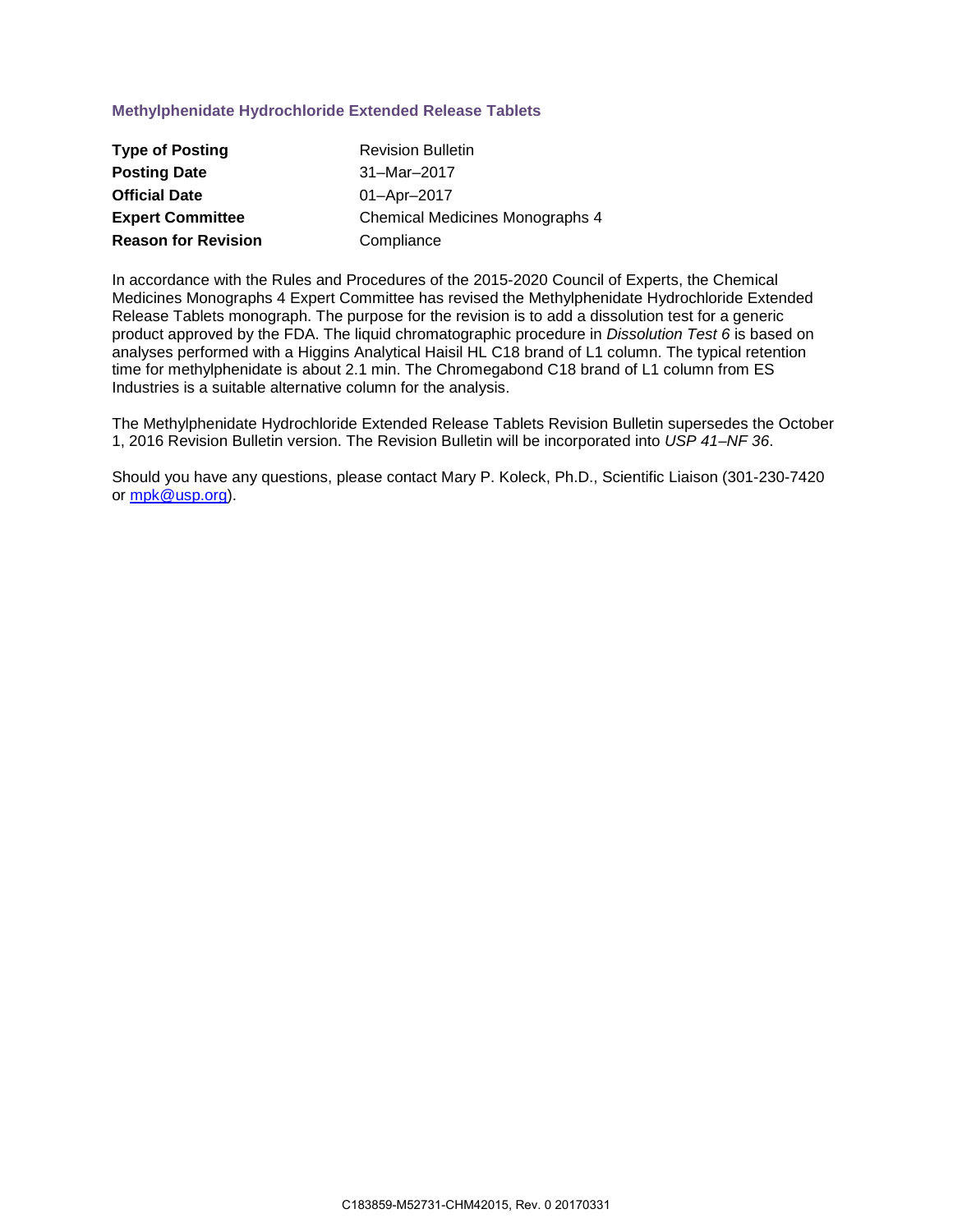# **Methylphenidate Hydrochloride<br>Extended-Release Tablets**

**FLOW FINITION**<br> **FLOW PRESS UP TO PROPER TO PROPER TABLES**<br> **Run time:** 2 times the retention time of Methylphenidate Hydrochloride Extended-Release Tablets contain NLT 90.0% and NMT 110.0% of the labeled contain NLT 90.0% and NMT 110.0% of the labeled<br>amount of methylphenidate hydrochloride (C<sub>14</sub>H<sub>19</sub>NO<sub>2</sub> · **System suitability** solution and *Standard*<br>HCl). **Samples:** *System suitability solution solution solution* 

• **A. INFRARED ABSORPTION**<br> **Sample:** Place a portion of powdered Tablets, equiva-<br>
lent to 100 mg of methylphenidate hydrochloride, in a<br>
100-mL beaker. Add 20 mL of chloroform, stir for 5<br>
min, and filter, collecting th

• PROCEDURE

**Mobile phase:** Dissolve 2 g of octanesulfonic acid so- **Hydrochloride RS** in the *Standard Standard Standard Standard solution* and *Standard Cmg/mL*) dium salt in 730 mL of water. Adjust with phosphoric  $\begin{array}{c} \text{(mg/mL)} \\ \text{acid to a pH of 2.7. Mix with 270 mL of acetonitrile.} \end{array}$   $\begin{array}{c} \text{(mg/mL)} \\ \text{C}_U \end{array}$  = nominal concentration of methylphenidate acid to a pH of 2.7. Mix with 270 mL of acetonitrile. *C<sub>U</sub>* = nominal concentration of methylphen<br> **Solution A:** Acidified water: adjusted with phosphoric **busines** hydrochloride in the *Sample solution* **Solution A:** Acidified water; adjusted with phosphoric **hydrochloride in the solution** of 3<br>acid to a pH of 3 acid to a pH of 3 (mg/mL)<br> **acid to a pH of 3** (25:75) (and Solution A (25:75) **Acceptance criteria:** 90.0%–110.0%

**Diluent A:** Acetonitrile and *Solution A* (25:75) **Acceptance criteria:** 90.0%–110.0%

**Diluent B:** Acetonitrile and methanol (50:50) **PERFORMANCE TESTS System suitability solution:**<sup>80</sup> <sup>µ</sup>g/mL of USP Methylphenidate Hydrochloride RS, 1 μg/mL of<br>methylphenidate hydrochloride erythro isomer from methylphenidate hydrochloride erythro isomer from *Change to read:* USP Methylphenidate Hydrochloride Erythro Isomer Solution RS, and 2 µg/mL of USP Methylphenidate Re-<br>lated Compound A RS in *Diluent A* **Test 1**<br>**Standard solution:** 0.1 mg/mL of USP Methylpheni-<br>date Hydrochloride RS in *Diluent A* **Apparatus 2:** 

**Standard solution:** 0.1 mg/mL of USP Methylpheni-<br>
date Hydrochloride RS in *Diluent A*<br> **Sample stock solution:** Normially 1 mg/mL of<br> **Sample stock solution:** Normially 1 mg/mL of<br>
methylphenidate hydrochloride prepare [NOTE—Alternatively, a portion of powder from NLT 10 **Mobile phase:** Methanol, acetonitrile, and *Buffer* flask and suspended in 20% of the total flask volume<br>of *Diluent B*.] Stir for 4 h. Dilute with *Solution A* to<br>volume.<br>**Sample solution:** Nominally 0.1 mg/mL of<br>**Sample solution:** Nominally 0.1 mg/mL of<br>methylphenidate h

methylphenidate hydrochloride in Solution A from the Sample stock solution. [NOTE—Centrifuge before chromatographic analysis.]<br>
matographic analysis.] **Standard solution:** Transfer 10.0 mL of the Standard **Chromatographic** 

Official April 1, 2017 **Methylphenidate** 1

Mode: LC<br>Detector: UV 210 nm

- 
- **Column:** 3.9-mm × 15-cm; 5-µm packing L1<br>**Column temperature:** 30°<br>**Flow rate:** 1 mL/min
- 

- 
- 

- 
- *solution* **IDENTIFICATION** [NOTE—See *Table •.8* (RB 1-Apr-2017) for relative retention •

• **B.** The retention time of the major peak of the *Sample*<br> **Samples:** Standard solution and *Sample solution*<br>
solution corresponds to that of the *Standard solution*, as<br>
obtained in the *Assay*.<br>
The percentage of the

ASSAY

\n
$$
\text{Result} = (r_U/r_S) \times (C_S/C_U) \times 100
$$

- **Change to read:** *r***<sub>U</sub>** = peak response from the *Sample solution r***<sub>U</sub>** = peak response from the *Sample solution* 
	- $r_s$  = peak response from the *Standard solution*<br> $C_s$  = concentration of USP Methylphenidate
		- **P** concentration of USP Methylphenidate<br>Hydrochloride RS in the Standard solution
	-

- -
	-
	-
	-
	-
	-
	-
	-
	-
- **Chromatographic system**<br>
(See *Chromatography*  $\langle 621 \rangle$ , *System Suitability*.) find the *Stock solution* to a glass-stoppered, 25-mL conical flask, add 5.0 mL of the *Internal standard solution*, and mix.
	- **Sample stock solution:** Use portions of the solution under test passed through a suitable filter of 0.45-µ<sup>m</sup> pore size. Do not use glass fiber filters.

**Sample solution:** Transfer 10.0 mL of the *Sample stock solution* to a glass-stoppered, 25-mL conical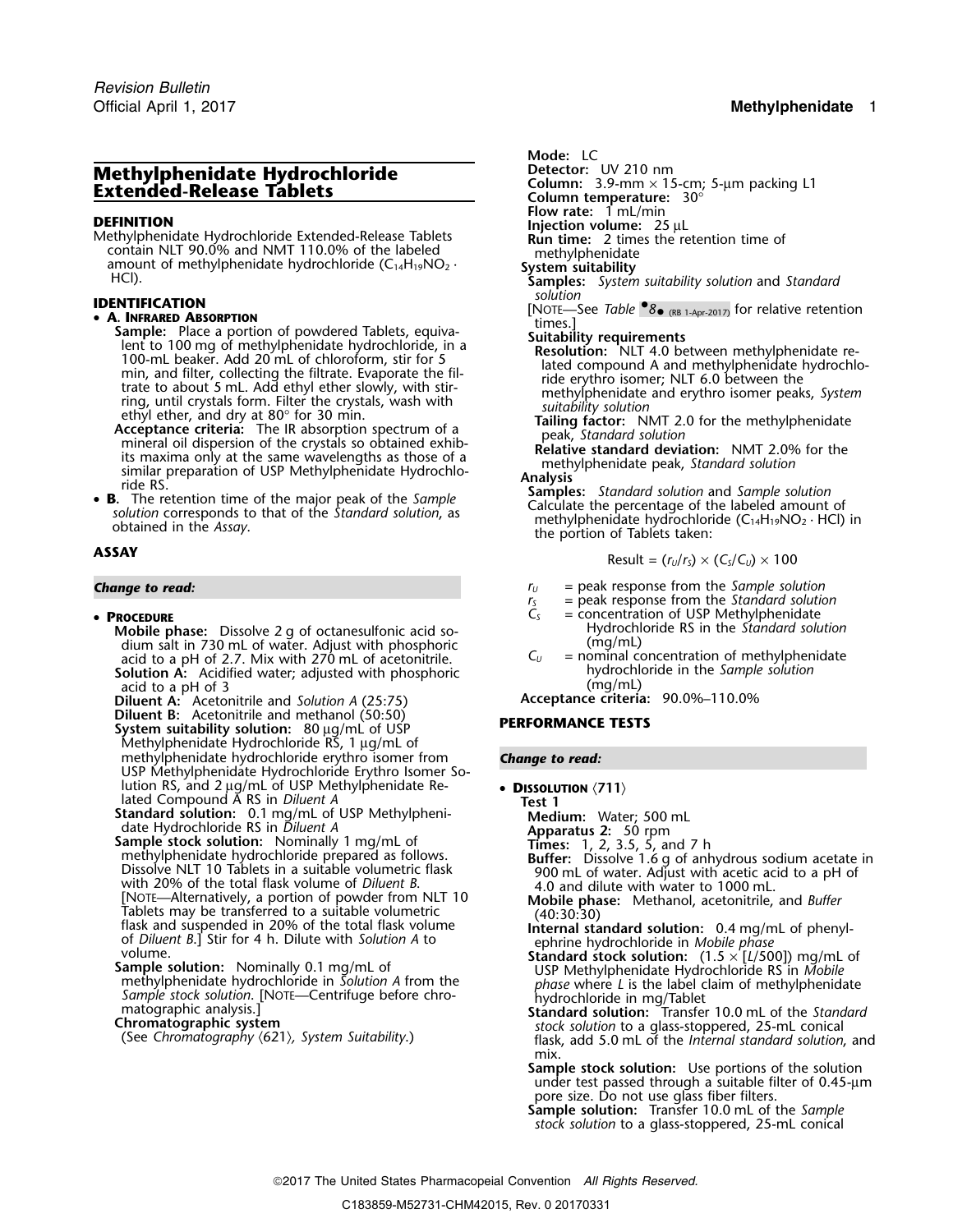### 2 **Methylphenidate** Official April 1, 2017

mix. range.

**Chromatographic system**<br>(See Chromatography (621), System Suitability.) **Chromatographic system** System Suitability.) (See *Chromatography* 〈621〉*, System Suitability*.) (See *Chromatography* 〈621〉*, System Suitability*.)

**Injection volume:** 50 µL<br>**System suitability** 

[NOTE—The relative retention times for phenylephrine **Sample:**<br>hydrochloride and methylphenidate hydrochloride are *Solutions* hydrochloride and methylphenidate hydrochloride are *solutions* 0.8 and 1.0, respectively.] **Suitability requirements**

**Resolution:** NLT 2.0 between the analyte and inter-<br>nal standard peaks

**Relative standard deviation:** NMT 2.0% for the time time of the time of the time of the analyte to the internal peak response ratios of the analyte to the internal standard

**Analysis** test

**Samples:** *Standard solution* and *Sample solution* Construct a calibration curve by plotting the peak re-<br>
Calculate the percentage of the labeled amount of sponse versus the concentration of the *Standard solu* dissolved by using the procedure in the *Assay*, making any necessary volumetric adjustments. ing any necessary volumetric adjustments. linear regression analysis of the standard curve.<br> **Tolerances:** See Table 1. **Interances:** See Table 2.

| Time<br>(h) | <b>Amount Dissolved</b><br>(%) | Time<br>(h)                             | <b>Amount Diss</b><br>(%) |
|-------------|--------------------------------|-----------------------------------------|---------------------------|
|             | $25 - 45$                      |                                         | $12 - 32$                 |
|             | $40 - 65$                      |                                         | $40 - 60$                 |
|             | $55 - 80$                      |                                         | <b>NLT 85</b>             |
|             | $70 - 90$                      | $3-6$ (avg)                             | $9-15$ (/h)               |
|             | <b>NLT 80</b>                  | $-1$<br>the contract of the contract of | .                         |

The percentages of the labeled amount of methylphenidate hydrochloride  $(C_{14}H_{19}NO_2 \cdot HC)$  methylphenidate hydrochloride (C<sub>14</sub>H<sub>19</sub>NO<sub>2</sub> · HCl) dissolved at the times specified conform to *Dissolvel* at the times specifi dissolved at the times specified conform to *Dissolu- tion* 〈711〉, *Acceptance Table 2*.

**For products labeled for dosing every 24 h** h: **Test 2:** If the product complies with this test, the label-<br>ing indicates that it meets USP *Dissolution Test 2*. Result = (*Y* − *X*)/3

**Medium:** Acidified water; adjusted with phosphoric<br>
acid to a pH of 3; 50 mL at  $37 \pm 0.5^\circ$ <br>
Apparatus 7: 30 cycles/min; 2–3 cm amplitude. Fol-<br>
low *Drug Release (724)*, *General Drug Release Stan-*<br>
dards, *Apparatus* metal spring sample holder (Drug Release  $(724)$ , Figure<br>
3. Place one Tablet in the holder with the Tablet<br>
orifice facing down, and cover the top of the holder<br>
with Parafilm<sup>TM</sup> At the end of each specified test in-<br>
w with Parafilm<sup>TM</sup>. At the end of each specified test in-<br>terval, the systems are transferred to the next row of  $pH$  of 6.80); 900 mL<br>new test tubes containing 50 mL of fresh *Medium*. **Apparatus** 1: 100 rpm new test tubes containing 50 mL of fresh *Medium*.<br>**Times:** 1-h intervals for a duration of 10 h **1.100 Filmes:** 1.4, and 10 h **1.100 pm** 

- **Thes:** 1-h intervals for a duration of 10 h<br>Calculate the percentage of the labeled amount of **Buffer:** pH 4.0 phosphate buffer (2.72 g/L of mono-<br>methylphenidate hydrochloride (C<sub>14</sub>H<sub>19</sub>NO<sub>2</sub> · HCl) dis-<br>2. N. calium bu
- Example in the following method. Solution A: Dissolve 2.0 g of sodium 1-octanesulfon-<br>
Solution A: Dissolve 2.0 g of sodium 1-octanesulfon-<br>
ate in 700 mL of water, mix well, and adjust with<br>
phosphoric acid to a pH of 3.0

Methylphenidate Hydrochloride RS in filter of 0.45-µm pore size. *Diluent*

**Standard solutions:** Prepare at least six solutions by **Chromatographic system** making serial dilutions of the *Standard stock solution* (See *Chromatography*  $\langle 621 \rangle$ *, System Suitability*.) *Standard stock solution* 

flask, add 5.0 mL of the *Internal standard solution*, and in *Diluent* to bracket the expected drug concentration mix.

**Mode:** LC **Mode:** LC

**Detector:** UV 210 nm **Detector:** UV 220 nm

**Column:** 4.6-mm × 25-cm; packing L10 **Column:** 3.2-mm × 5-cm; 5-µm packing L1 **Flow rate:** 1.5 mL/min **column 1.5 mL/min** 

**Flow rate:** 1 mL/min **Flow rate:** 1 mL/min

**Injection volume:** 25 µL<br>**System suitability** 

**Sample:** *Standard solution*<br>NOTE—The relative retention times for phenylephrine **Sample:** Middle range concentration of the Standard

**Suitability requirements**<br>**Resolution:** NLT 2.0 between the analyte and inter-<br>**Resolution:** NMT 2% for the peak response of the analyte; NMT 2% for the retention<br>time of the analyte

standard **Samples:** *Standard solutions* and the solution under

Calculate the percentage of the labeled amount of sponse versus the concentration of the *Standard solumethylphenidate hydrochloride* ( $C_{14}H_{19}NO_2 \cdot HCl$ ) *tions.* Determine the amount of methylphenidate hytions. Determine the amount of methylphenidate hydrochloride (C<sub>14</sub>H<sub>19</sub>NO<sub>2</sub> · HCl) in each interval by **Tolerances:** See *Table 1*. **Tolerances:** See *Table 2*.

**Table 1 Table 2**

| Time<br>(h) | <b>Amount Dissolved</b><br>(%) | Time<br>(h) | <b>Amount Dissolved</b><br>(%) |
|-------------|--------------------------------|-------------|--------------------------------|
|             | $25 - 45$                      |             | $12 - 32$                      |
|             | $40 - 65$                      |             | $40 - 60$                      |
| 3.5         | $55 - 80$                      |             | <b>NLT 85</b>                  |
|             | $70 - 90$                      | $3-6$ (avg) | $9-15$ (/h)                    |

The percentages of the labeled amount of dissolved at the times specified conform to *Dissolution* (711), *Acceptance Table 2*.

*tion* 〈711〉, *Acceptance Table 2*. Calculate the average percentage released from 3–6

Fraction of the solution index<br>
Diluent: Acetonitrile and *Medium* (25:75)<br> **Sample solution:** Pass a portion of the solution under<br> **Sample solution:** Pass a portion of the solution under<br>
test through a suitable polytet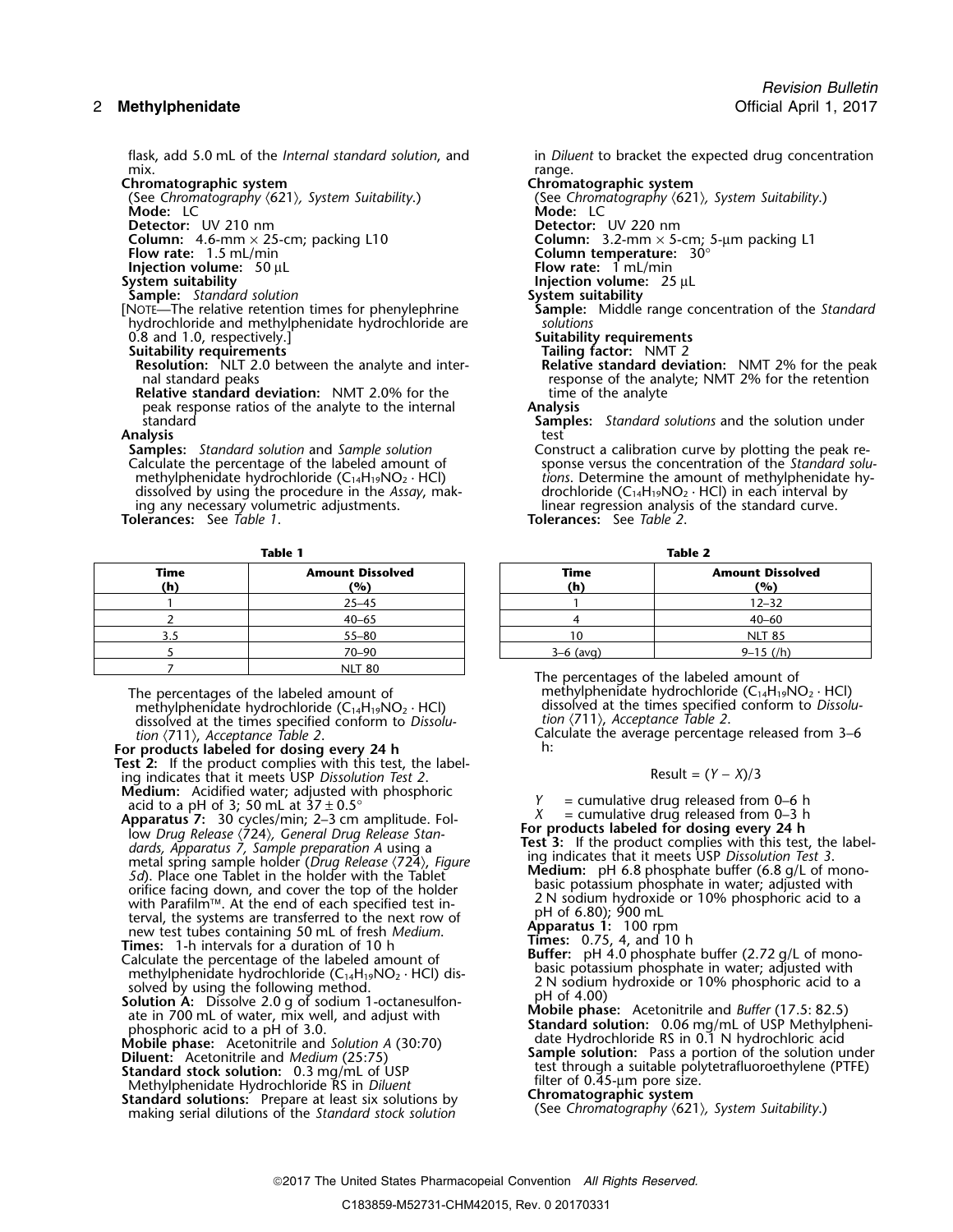**Mode:** LC **Table 4**<br> **Detector:** UV 210 nm Column:  $3.0$ -mm  $\times$  5-cm;  $2.5$ -µm packing L1<br>Column temperature:  $50^{\circ}$ <br>Flow rate: See *Table 3*.

| Time<br>(min) | <b>Flow Rate</b><br>(mL/min) |
|---------------|------------------------------|
| 0.0           | 0.75                         |
| 2.5           | 0.75                         |
| 3.0           | 2.00                         |
| 6.0           | 2.00                         |
| 6.5           | 0.75                         |
| 7 በ           | በ 75                         |

**Sample:** *Standard solution*<br>[NOTE—The relative retention times for methylpheni-<br>**Standard solution:** 0.02 ma/

- 
- Calculate the concentration  $(C_i)$  of methylphenidate<br>hydrochloride  $(C_{14}H_{19}NO_2 \cdot HCl)$  in the sample with-Calculate the concentration (C<sub>i</sub>) of methylphenidate<br>
hydrochloride (C<sub>14</sub>H<sub>19</sub>NO<sub>2</sub> · HCl) in the sample with-<br>
drawn from the vessel at each time point (i) shown<br>
in Table 4:<br> **Column temperature:** 40°<br> **Column tempera**

- 
- 
- dissolved at each time point (*i*) shown in *Table 4*:

$$
Result_1 = C_1 \times V \times (1/L) \times 100
$$

$$
Result_2 = \{ [C_2 \times (V - V_s)] + [C_1 \times V_s] \} \times (1/L) \times 100
$$

$$
Result_3 = (\{C_3 \times [V - (2 \times V_3)]\} + [(C_2 + C_1) \times V_3]) \times (1/L) \times 100
$$

- hydrochloride in the portion of sample withdrawn at time point (*i*) (mg/mL)
- *V* = volume of *Medium*, 900 mL<br>*L* = label claim (mg/Tablet)
- 
- the *Medium* (mL)

 $T$ olerances: See *Table 4*.

| m<br>5-cm; 2.5-µm packing L1<br>e: $50^\circ$ | <b>Time Point</b> | Time<br>(h) | <b>Amount</b><br><b>Dissolved</b><br>(%) |  |
|-----------------------------------------------|-------------------|-------------|------------------------------------------|--|
| 23.                                           |                   | 0.75        | $12 - 30$                                |  |
|                                               |                   |             | $55 - 80$                                |  |
| Table 3                                       |                   | 10          | <b>NLT 80</b>                            |  |

**(min) (mL/min)** The percentages of the labeled amount of methylphenidate hydrochloride ( $C_{14}H_{19}NO_2 \cdot HCl$ ) dissolved at the times specified conform to *Dissolu*tion (711), Acceptance Table 2.<br>Test 4: If the product complies with this test, the label-<br>ing indicates that it meets USP Dissolution Test 4. Medium: 0.001 N hydrochloric acid; 500 mL **Apparatus 2:** 50 rpm<br>**Times:** 1, 2, 6, and 10 h **The Injection volume:** 10 µL **Injection volume:** 10 µL **System suitability** every L of *Mobile phase*: Acetonitrile and water (20:80). For every L of *Mobile phase* add 1.0 mL of formic acid and **Sample:** Standard solutio NOTE—The relative retention times for methylpheni-<br>date related compound A, the erythro isomer, and<br>methylphenidate are 0.47, 0.65, and 1.0,<br>respectively.]<br>methylphenidate are 0.47, 0.65, and 1.0,<br>respectively.]<br>sample sol methylphenidate are 0.47, 0.65, and 1.0,<br>
respectively.]<br>
Sample solution: Pass a portion of the solution under<br>
respectively.]<br>
Suitability requirements<br>
Relative standard deviation: NMT 2.0%<br>
Analysis<br>
Samples: Standard **Injection volume:**  $10 \mu L$ <br>Result<sub>i</sub> = ( $r_U/r_S$ ) × C<sub>S</sub> **System suitability Sample:** *Standard solution*  $r_0$  = sum of the peak responses of methylphenidate<br>and methylphenidate related compound A<br>from the *Sample solution*<br> $r_5$  = peak response of methylphenidate from the<br>standard solution<br> $C_5$  = concentration of USP Methy

$$
Result_i = (r_U/r_S) \times C_S
$$

- $r_U$  = peak response of methylphenidate from the *Sample solution*
- *r*<sub>*S*</sub> = peak response of methylphenidate from the Standard solution

 $C<sub>S</sub>$  = concentration of USP Methylphenidate<br>Hydrochloride RS in the Standard solution

Calculate the percentage of the labeled amount of<br>methylphenidate hydrochloride  $(C_{14}H_{19}NO_2 \cdot HCl)$ *C*<sub>i</sub> = concentration of methylphenidate dissolved at each time point (*i*) shown in *Table 5*:

$$
Result_1 = C_1 \times V \times (1/L) \times 100
$$

 $V_s$  = label claim (mg/1ablet)<br>  $V_s$  = volume of the Sample solution withdrawn from Result<sub>2</sub> = {[C<sub>2</sub> × (V – V<sub>S</sub>)] + [C<sub>1</sub> × V<sub>S</sub>]} × (1/L) × 100

Result<sub>3</sub> = (
$$
\{C_3 \times [V - (2 \times V_3)]\} + [(C_2 + C_1) \times V_3]) \times (1/L) \times 100
$$

Result<sup>4</sup> = ({*C<sup>4</sup>* <sup>×</sup> [*V* <sup>−</sup> (3 <sup>×</sup> *VS*)]} + [(*C3*<sup>+</sup>*C2*<sup>+</sup>*C1*) <sup>×</sup> *VS*]) <sup>×</sup> (1/*L*) × 100

 $C_i$  = concentration of methylphenidate hydrochloride in the portion of sample withdrawn at time point (*i*) (mg/mL)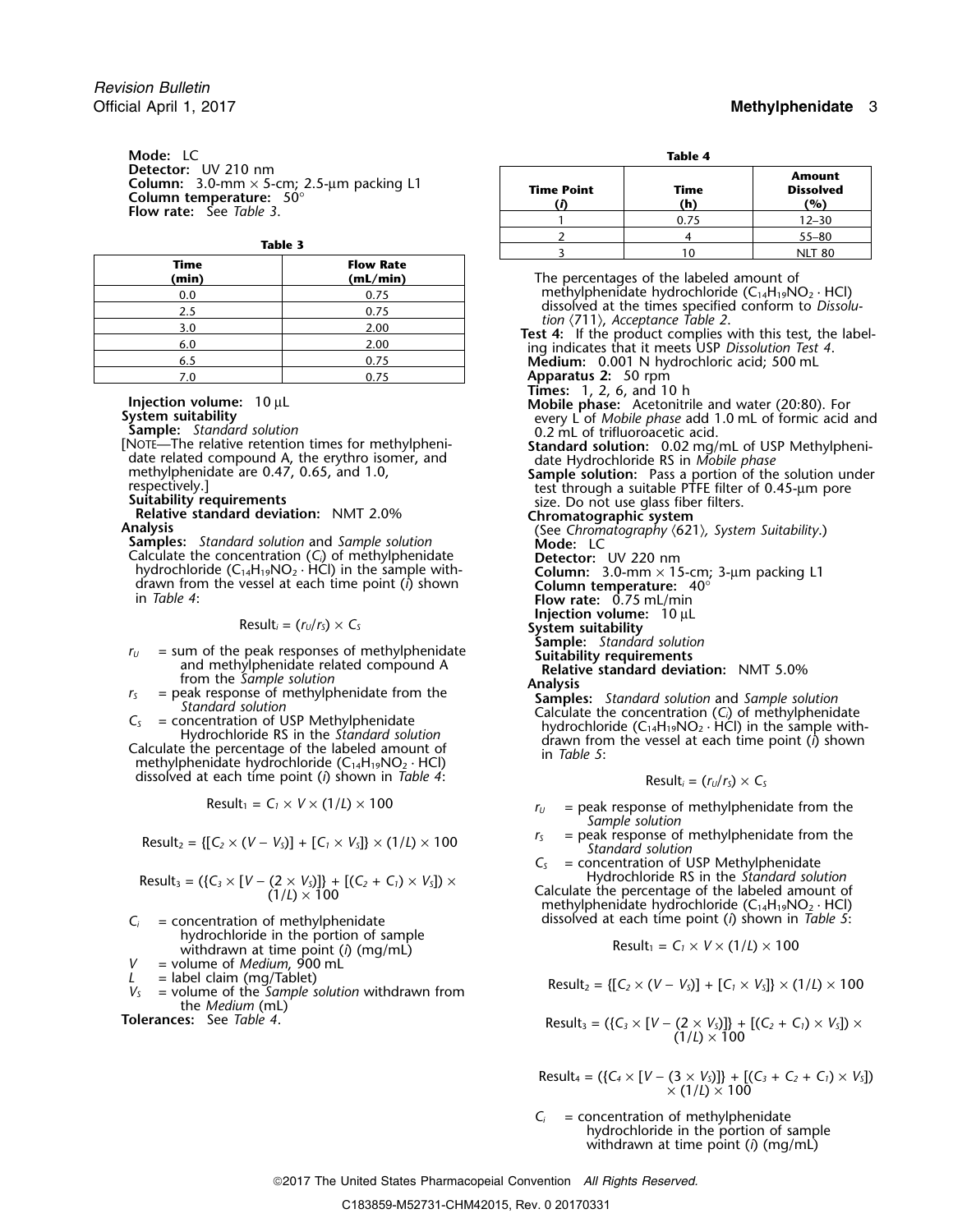- 
- 
- the *Medium* (mL)

**Tolerances:** See *Table 5*.

| <b>Time Point</b> | Time<br>(h) | Amount<br><b>Dissolved</b><br>(%) | Result <sub>3</sub> = $({C_3} \times [V - (2 \times V_5)])$ + $[(C_2 + C_1) \times V_5]) \times$<br>(1/L) × 100 |
|-------------------|-------------|-----------------------------------|-----------------------------------------------------------------------------------------------------------------|
|                   |             | 20–40                             |                                                                                                                 |
|                   |             | $35 - 55$                         |                                                                                                                 |
|                   |             | 65–85                             | Result <sub>4</sub> = $({C_4} \times [V - (3 \times V_5)])$ + $[(C_3 + C_2 + C_1) \times V_5]$                  |
|                   |             | <b>NLT 80</b>                     | $\times$ (1/L) $\times$ 100                                                                                     |

The percentages of the labeled amount of  $C_i$  = concentration of methylphenidate<br>methylphenidate hydrochloride (C<sub>14</sub>H<sub>19</sub>NO<sub>2</sub> · HCl) hydrochloride in the portion of sample methylphenidate hydrochloride (C<sub>14</sub>H<sub>19</sub>NO<sub>2</sub> · HCl) hydrochloride in the portion of samp<br>dissolved at the times specified conform to *Dissolu*<br>*V* = volume of *Medium*, 500 mL<br>min (711). Acceptance Table 2. dissolved at the times specified conform to *Dissolu-*<br>*tion* (711) *Accentance Table 2* 

- *tion* (711), *Acceptance Table 2*. *V* = volume of *Medium*, 500 mL **• • Frest 5:** If the product complies with this test, the *L* in a label claim (mg/Tablet) labeling indicates that it meets USP *Dissolution Test 5*. *<sup>V</sup><sup>S</sup>* = volume of the *Sample solution* withdrawn from **Medium:** the *Medium* (mL) Water; 500 mL
- **Apparatus 2:** 50 rpm **biased by Equation 2: See Table 6.** 50 **Tolerances:** See Table 6.
- **Times:** 1, 2, 3.5, and 5 h
- **Buffer:** 1.6 g/L of anhydrous sodium acetate in water. **Table 6** Adjust with acetic acid to a pH of 4.0.
- Mobile phase: Methanol, acetonitrile, and Buffer (40:30:30)<br>Standard stock solution: 0.2 mg/mL of USP
- Methylphenidate Hydrochloride RS in 0.1 N hydrochloric acid VS
- **Standard solution:** [*L*/500] mg/mL of USP 3.5 2.5 3.5 75–95 Methylphenidate Hydrochloride RS in 0.1 N hydro-  $\begin{array}{|l|l|}\n\hline\n\end{array}$  4  $\begin{array}{|l|l|}\n\hline\n\end{array}$  5  $\begin{array}{|l|l|}\n\hline\n\end{array}$  NLT 80 chloric acid VS from *Standard stock solution, w*here *L*
- test through a suitable filter of 0.45-µm pore size, then transfer the filtrate to a suitable container which **•For products labeled for dosing every 24 h**<br>already contains 10 µL of 2 N hydrochloric acid TS for<br>**For products labeled for dosing every 24 h**<br>ing indicates that it meets USP Dissolution Test 6.<br>Ing indicates that it mee

**Relative standard deviation:** NMT 2.0% Calculate the percentage of the labeled amount of<br> **Analysis**<br> **Samples:** *Standard solution* and *Sample solution*<br>
Calculate the concentration (C<sub>i</sub>) of methylphenidate<br>
Calculate

$$
Result_i = (r_U/r_S) \times C_S
$$

- 
- 
- 

*V* = volume of *Medium*, 500 mL Calculate the percentage of the labeled amount of  $L =$  label claim (mg/Tablet) **Calculate Server Calculate in the methylphenidate hydrochloride (C<sub>14</sub>H<sub>19</sub>NO<sub>2</sub> · HCl)** *L* = label claim (mg/Tablet)<br>  $V_s$  = volume of the *Sample solution* withdrawn from dissolved at each time point (*i*) shown in Table 6: *dissolved at each time point (<i>i*) shown in *Table 6*:

$$
Result_1 = C_1 \times V \times (1/L) \times 100
$$

**Table 5** 
$$
Result_2 = \{ [C_2 \times (V - V_5)] + [C_1 \times V_5] \} \times (1/L) \times 100
$$

Result<sub>3</sub> = (
$$
\{C_3 \times [V - (2 \times V_3)]\} + [(C_2 + C_1) \times V_3] \times (1/L) \times 100
$$

<sup>3</sup> <sup>6</sup> 65–85 Result<sup>4</sup> = ({*C<sup>4</sup>* <sup>×</sup> [*V* <sup>−</sup> (3 <sup>×</sup> *VS*)]} + [(*C3*<sup>+</sup>*C2*<sup>+</sup>*C1*) <sup>×</sup> *VS*])

- 
- 

| <b>Time Point</b> | Time<br>(h | <b>Amount</b><br><b>Dissolved</b><br>'%) |
|-------------------|------------|------------------------------------------|
|                   |            | $40 - 60$                                |
|                   |            | $55 - 80$                                |
|                   | 3 ና        | $75 - 95$                                |
|                   |            |                                          |

is the label claim of methylphenidate hydrochloride in The percentages of the labeled amount of mg/Tablet<br>mg/Tablet mg/Tablet methylphenidate hydrochloride (C<sub>14</sub>H<sub>19</sub>NO<sub>2</sub> · HCl)<br>**Sample solution:** Pass a portion of the • (RB 1-Oct-2016)

Contratographic system Suitability.) Medium: Acidified water adjusted with phosphoric<br>
Mode: LC (Sec Chromatography (621), System Suitability.) acid to a pH of 3; So mL<br>
Submar: A.6-mm x 25-cm; 5-µm packing L10<br>
Now Drug

- 
- 
- 

**Mobile phase:** Acetonitrile and *Buffer* (30:70) Diluent A: Acetonitrile and *Medium* (25:75) Diluent B: Acetonitrile and *Medium* (50:50)

- 
- 
- 
- $r_U$  = peak response of methylphenidate from the<br>
standard stock solution: 0.3 mg/mL of USP<br>
standard stock solution: 0.3 mg/mL of USP<br>
standard solution: (L/1000) mg/mL of USP<br>
standard solution: (L/1000) mg/mL of USP<br>
S

### 2017 The United States Pharmacopeial Convention *All Rights Reserved.*

the contents of each vessel to a separate 100-mL vol-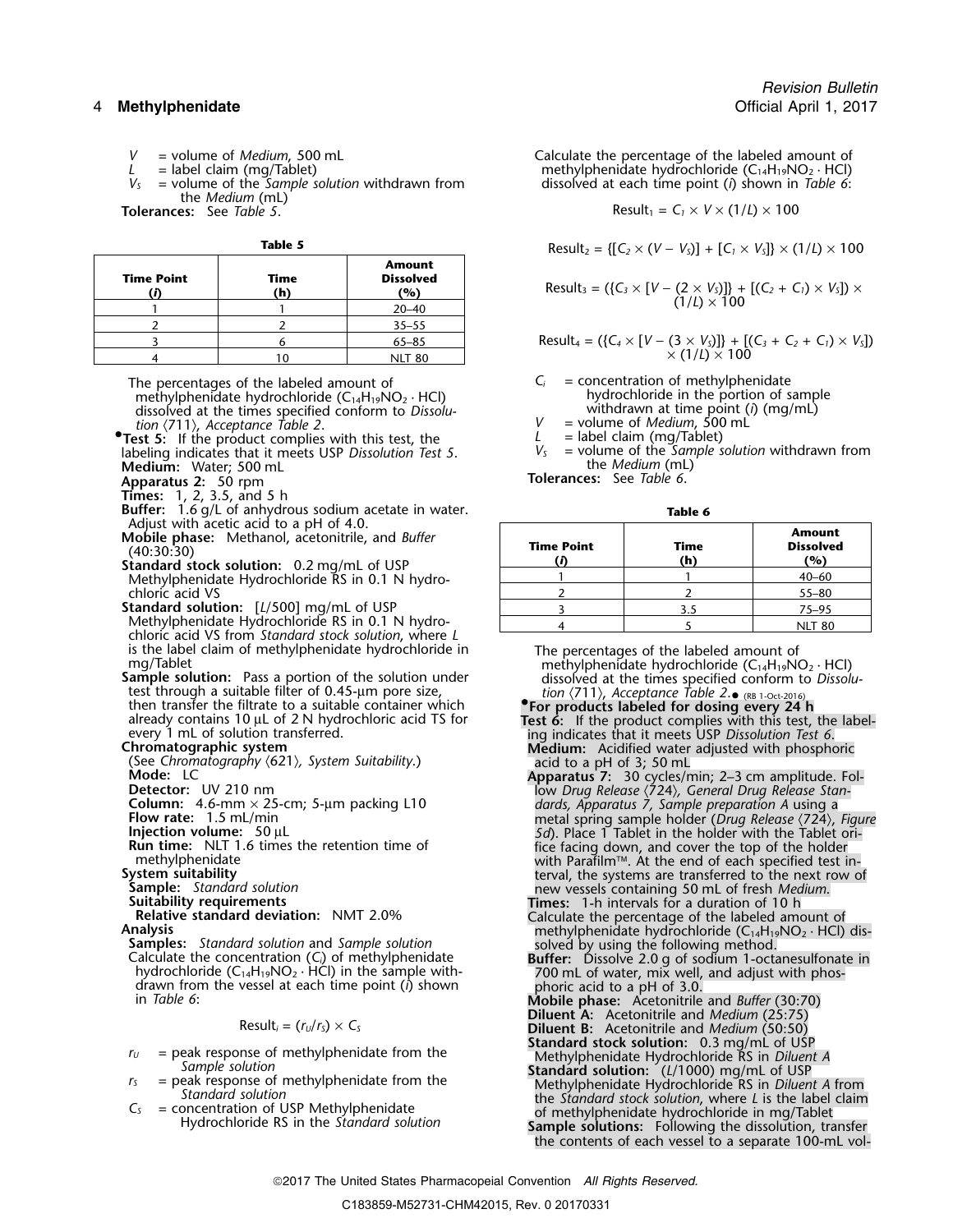**Chromatographic system** 

(See *Chromatography* 〈621〉*, System Suitability*.)

**Run time:** NLT 2 times the retention time of **IMPURITIES**<br>methylphenidate

**System suitability**

**Sample:** *Standard solution Change to read:*

- **Suitability requirements**
- 

**Tailing factor:** NMT 2<br>**Relative standard deviation:** NMT 2.0% for the **COMobile phase:** D

hydrochloride (C14H19NO<sup>2</sup> · HCl) in the sample with- **Diluent B:** Acetonitrile and methanol (50:50) Calculate the concentration (C<sub>i</sub>) of methylphenidate<br>
hydrochloride (C<sub>14</sub>H<sub>19</sub>NO<sub>2</sub> · HCl) in the sample with-<br>
drawn from the vessel at each time point (*i*) shown<br>
in *Table 7*: Methylphenidate Hydrochloride RS, 1 µg/

$$
Result_i = (r_U/r_S) \times C_S
$$

$$
Result_1 = C_1 \times V \times D \times (1/L) \times 100
$$

$$
Result_2 = (C_2 + C_1) \times V \times D \times (1/L) \times 100
$$

Result<sub>i</sub> = 
$$
(C_i + C_{i\cdot 1} + C_{i\cdot 2} + C_{i\cdot 3} + C_{i\cdot x}) \times V \times D \times (1/L) \times
$$
 volume.  
Sample:

- hydrochloride in the portion of sample analysis.]<br>withdrawn at time point *i* (mg/mL) **analysis Chromatographic system** withdrawn at time point *i* (mg/mL) = volume of *Medium*, 50 mL
- 
- 
- $=$  label claim (mg/Tablet)

*D* = dilution factor, 2<br> *L* = label claim (mg/Tablet)<br>
Calculate the average percentage released from 3–6 **Detector:** UV 210 nm Calculate the average percentage released from 3-6 h: **Column temperature:** 30°

$$
Result = (Y - X)/3
$$

*Y* = cumulative drug released from 0–6 h methylphenidate<br> *X* = cumulative drug released from 0–3 h **System suitability System suitability** solution<br> **Tolerances:** See *Table 7*. **Sample:** *System suitability solution* 

| iabl |  |
|------|--|
|      |  |

| Time<br>(h) | <b>Amount Dissolved</b><br>(°) |  |
|-------------|--------------------------------|--|
|             | $12 - 32$                      |  |
|             |                                |  |

| <b>Table 7</b> (Continued) |
|----------------------------|

| Time<br>(h) | <b>Amount Dissolved</b><br>(%) |  |
|-------------|--------------------------------|--|
| 10          | <b>NLT 80</b>                  |  |
| $3-6$ (avg) | $8-13$ (%/h)                   |  |

Node: LC<br>
Node: LC<br>
Detector: UV 220 nm<br>
Column: 3.2-mm × 5-cm; 5-µm packing L1<br>
Column temperature: 30°<br>
Column temperature: 30°<br>
Let the specified conform to Dissolu-<br>
Column temperature: 30° **Column temperature:**  $30^{\circ}$ <br>**Column temperature:**  $30^{\circ}$ 

**FIGURER III CONTINUES AGE UNIFORMITY OF DOSAGE UNITS**  $\langle 905 \rangle$ **:** Meet the **Flow rate:** 1 mL/min **requirements Injection volume:** 25 µL

- 
- **Relative standard deviation:** NMT 2.0% for the **Mobile phase:** Dissolve 2 g of sodium 1-octanesulfon peak response of methylphenidate; NMT 2% for<br>the retention time of methylphenidate a pH of 2.7. Mix with 270 mL of acetonitrile.<br>Analysis<br>Samples: Standard solution and Sample solutions<br>Calculate the concentration (C<sub>i</sub>) o
	-

- methylphenidate hydrochloride erythro isomer from Result*<sup>i</sup>* = (*<sup>r</sup>U*/*<sup>r</sup>S*) <sup>×</sup> *<sup>C</sup><sup>S</sup>* USP Methylphenidate Hydrochloride Erythro Isomer So-
- $r_u$  = peak response of methylphenidate from the<br>
sample solution<br>
sample solution<br>
sample solution<br>
sample solution<br>
sample solution<br>
sample solution<br>
sample solution<br>
sample solution<br>
sample solution<br>
tydrochloride RS,
	- Dissolve NLT 10 Tablets in a suitable volumetric flask with 20% of the total flask volume of *Diluent B*. [NOTE—Alternatively, a portion of powder from NLT 10 flask and suspended in 20% of the total flask volume of *Diluent B*.] Stir for 4 h. Dilute with *Solution A* to
- **Sample solution:** 0.1 mg/mL of methylphenidate hydrochloride in *Solution A* from the *Sample stock solu-C<sub>i</sub>* = concentration of methylphenidate *tion.* [NOTE—Centrifuge before chromatographic hydrochloride in the portion of sample analysis.]
	-
	- *(See Chromatography*  $\langle 621 \rangle$ *, System Suitability.)*<br>**Mode:** LC

**Flow rate:** 1 mL/min

**Injection volume:** 25 μL

**Run time:** 2 times the retention time of

**Suitability requirements**

**Resolution:** NLT 6.0 between the methylphenidate

and erythro isomer peaks<br> **Tailing factor:** NMT 2.0 for the methylphenidate<br> **Relative standard deviation:** NMT 2.0% for the

methylphenidate peak; NMT 4.0% each for the